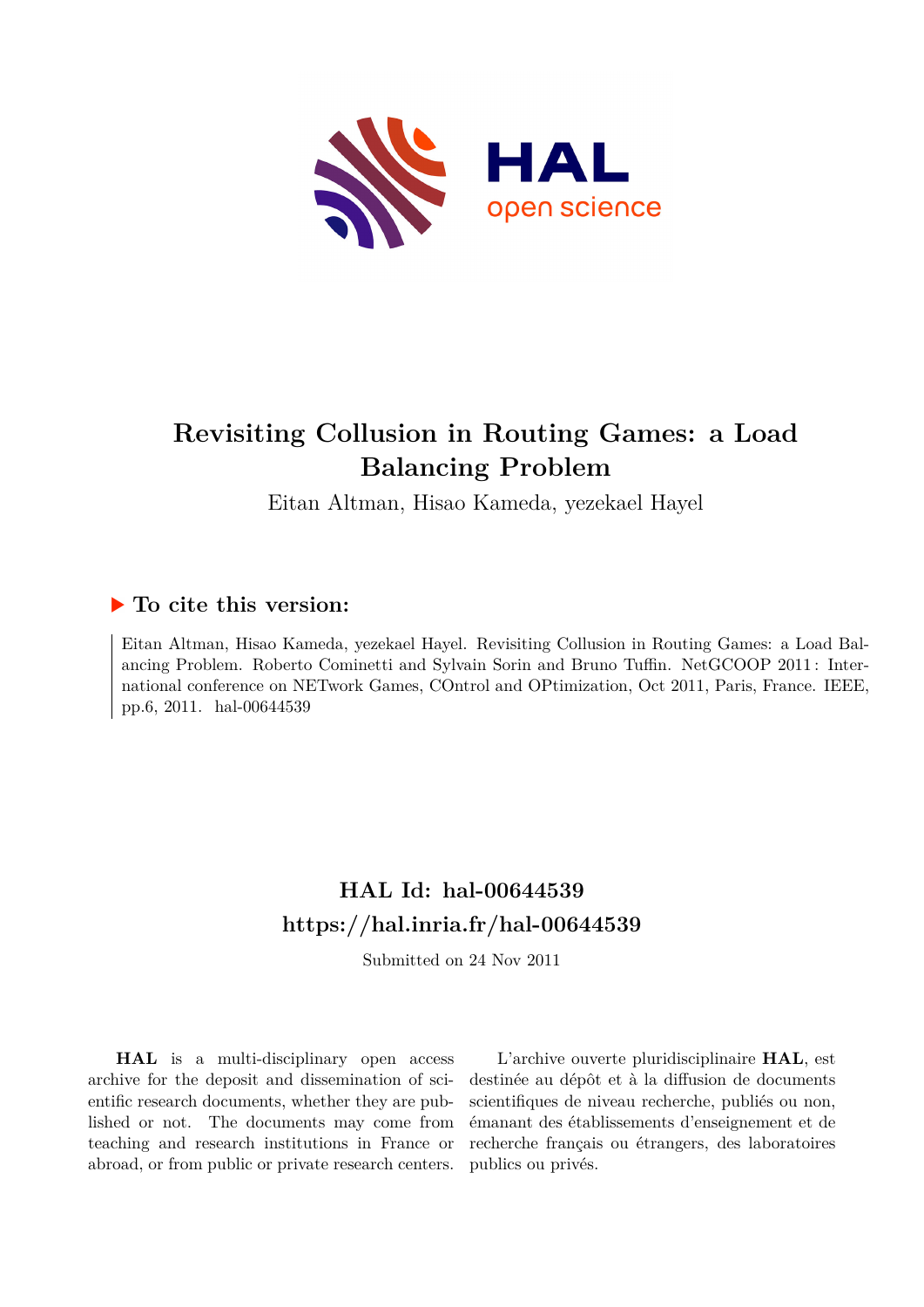# Revisiting Collusion in Routing Games: a Load Balancing Problem

Eitan Altman INRIA-Sophia Antipolis France Email: eitan.altman@sophia.inria.fr

Hisao Kameda University of Tsukuba Japan Email: kameda@cs.tsukuba.ac.jp

Yezekael Hayel University of Avignon France Email: yezekael.hayel@univ-avignon.fr

*Abstract*—Is it profitable for players to unite and merge to a single player? Obviously, the sum of utilities at an equilibrium cannot exceed the sum obtained if all players join together. But what happens if only a subset of players join together? Previous work on collusion have already shown that the society may either gain or loose from collusion of a subset of players. In this paper we show for a simple load balancing example that not only the society may loose, but also the subset of players that collude may end up with a worse performance than without collusion. In doing so, we introduce new concepts that measure the price of collusion.

*Index Terms*—Asymmetric game, Braess paradox, collusion measures, load balancing, Nash equilibrium.

#### I. Introduction

To evaluate the efficiency of an equilibrium, simple measures such as the price of anarchy (or the price of stability) can summarize how bad does worst (respectively, the best) possible equilibrium perform with respect to the socially optimal solution. Although this indeed gives insight into the inefficiency of not joining together, these measures are far from being sufficient for evaluating possible benefits from aggregating several players into a single one.

First, one may question why we compare the sum of utilities. In fact, quite often one is interested in maximizing other function of the utilities rather than the sum. One may be interested in the impact of the merging on the performance of the player that has the worst performance. More generally, one may prefer a measure that indicates how well does an equilibrium perform in terms of Pareto efficiency. This direction has been carried by Kameda in [2] who provides a new definition of the efficiency of an equilibrium.

Next, one may wish to assess the effect of players merging together to one or more coalitions, on the equilibrium without requesting that all players merge to a single player (which is called then a grand coalition). One can then question how beneficial is it for the society to see the set of players replaced by coalitions of these players. In [1], the authors define the price of collusion as the ratio between the social cost at equilibrium before and after the (worst possible) collusion scenario.

We argue that coalitions tend to form if there is an advantage to those involved in forming a coalition in merging together. Therefore, it seems to us fundamental to introduce a measures



Fig. 1. Load balancing topology

for price of collusion that would quantify the effect of collusion(s) on those involved in the collusion(s). We thus propose several other alternative definitions of price of collusion: one related to a single coalition, and another related to various coalitions that may occur coincidentally.

We investigate these concepts through a motivating example of a load balancing routing game. In particular we show that when a few players merge together, not only the society may loose but also the subgroup that colludes.

#### II. The load balancing problem

**Model.** Assume there is a set  $N_1$  of *n* players such that player *i* among them has an amount of  $\theta(i)$  to ship from node 1 to node 3. Each player among a set  $\mathcal{N}_2$  of *m* players with  $m \ge n$ , has an amount of  $\theta(i)$  to ship from node 2 to node 3. Node 3 has a link from both node 2 as well as from node 1, each with the same link cost of *f* . Let *g* denote the derivative of *f* . Links 1 and 2 are connected by a delay line with a fixed cost of *d*. The network is depicted in figure 1.

We denote for all user *i*,  $x_1^i$  (resp.  $x_2^i$ ) the amount of traffic that uses the link 1-3 (resp. the link 2-3). Note that for user  $i \in \mathcal{N}_2$ ,  $x_1^i$  follows the two links 2-1 and 1-3. We set  $x_1$  (resp *x*2) the total amount of traffic on link 1-3 (resp. on link 2-3). We have:  $x_1 = \sum_{j=1}^2 \sum_{i \in \mathcal{N}_j} x_1^i$ , and  $x_2 = \sum_{j=1}^2 \sum_{i \in \mathcal{N}_j} x_2^i$ . For any player *i*, the cost of player *i* is given by

$$
J^{i}(\mathbf{x}) = \begin{cases} x_{1}^{i} f(x_{1}) + (\theta(i) - x_{1}^{i}) f(x_{2}) + (\theta(i) - x_{1}^{i}) d \\ \text{for } i \in \mathcal{N}_{1}, \\ x_{1}^{i} f(x_{1}) + (\theta(i) - x_{1}^{i}) f(x_{2}) + x_{1}^{i} d \\ \text{for } i \in \mathcal{N}_{2}. \end{cases}
$$
(1)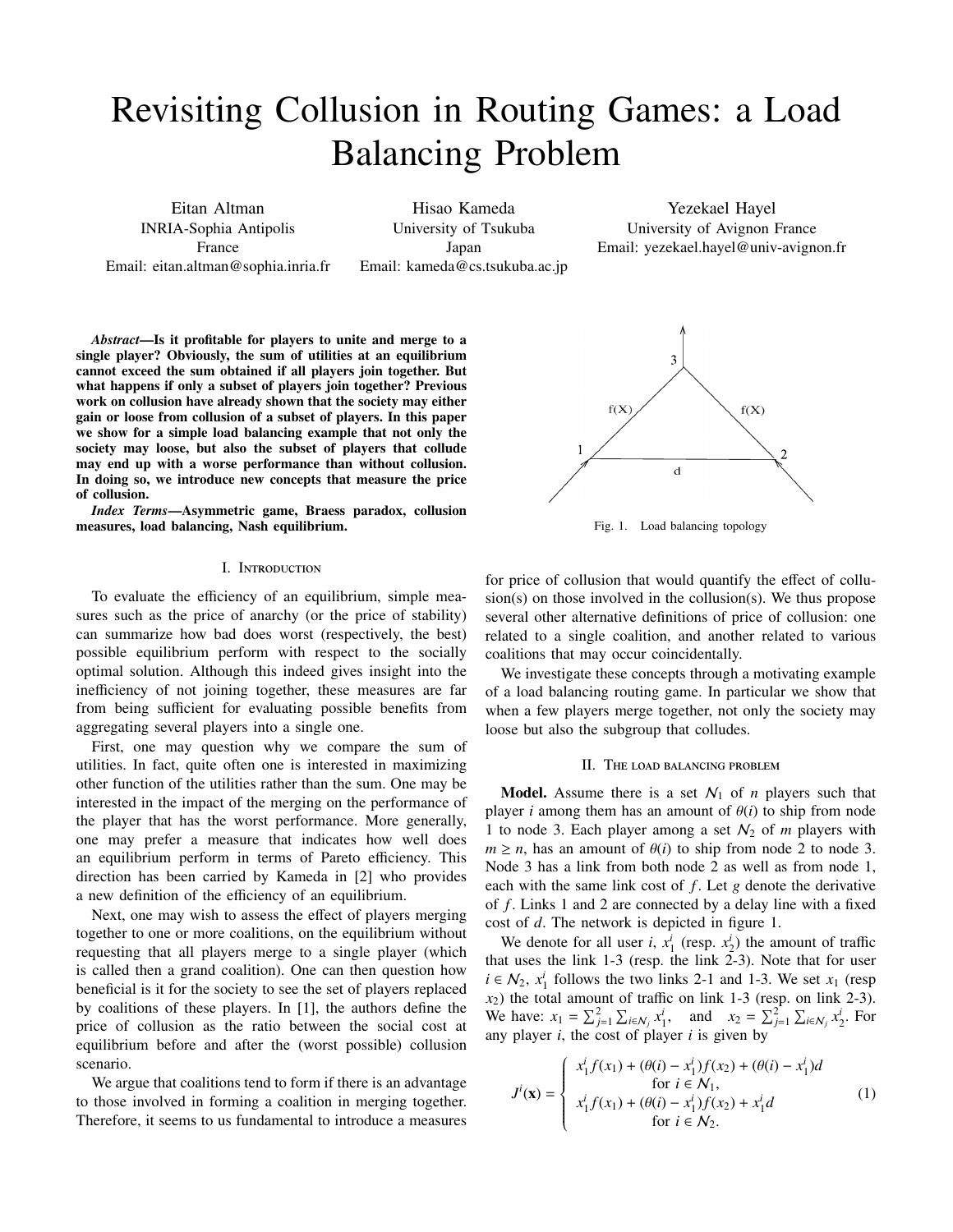Thus, 
$$
\frac{\partial J^{i}(\mathbf{x})}{\partial x_{1}^{i}} = f(x_{1}) + x_{1}^{i}g(x_{1}) - f(x_{2}) -(\theta(i) - x_{1}^{i})g(x_{2}) + \delta(i).
$$
 (2)

where  $\delta(i) = d$  for  $i \in \mathcal{N}_2$  and  $\delta(i) = -d$  for  $i \in \mathcal{N}_1$ . Assume that at equilibrium,  $x_1^i$  and  $x_2^i$  are strictly positive for all *i*. Then the equilibrium flows are obtained by equating (2) to zero. This gives

$$
x_1^i = \frac{f(x_2) - f(x_1) + \theta(i)g(x_2) - \delta(i)}{g(x_1) + g(x_2)}.
$$
 (3)

Define  $\xi = \sum_{j=1}^{2} \sum_{i \in \mathcal{N}_j} \theta(i)$  as the total demand on the network.

Definitions of Measures for Collusion In [1], the authors define the price of collusion as the ratio between the social cost at equilibrium before and after the (worst possible) collusion scenario. We are interested in addition to quantify the effect of collusion on those involved in the collusion. We thus propose several other alternative definitions of price of collusion.

Consider a game  $\Gamma = (I, \{A(i), C^i, i \in I\})$  where *I* is the set of players,  $A(i)$  is the set of strategies and  $C<sup>i</sup>$  the cost for player *i* (which is a function of the actions of all players). For a given multistrategy  $\mathbf{a} = (a(i) \in A(i), i \in I)$  and  $\mathbf{a}' = (a'(i) \in A(i), i \in I)$ *I*) we define the following:

- $\mathbf{a}(J)$  is given by  $(a(j) \in A(j), j \in J)$ .
- $a(-J)$  is given by  $(a(j) \in A(j), j \notin J)$ .
- $[\mathbf{a}'(J), \mathbf{a}(-J)]$  is the multistrategy where player  $j \notin J$  uses action  $a(j)$  and player  $i \in J$  plays  $a'(i)$ .

Let *H* be a partition of *I*. It is thus given as a set of disjoint subsets of *I* whose union is *I*. We shall call *H* a collusion pattern. Each  $h \in H$  will be identified with a player in a new game  $\Gamma(H) = (H, \{A(h), C^h, h \in H\})$ . We can view a set of players that collude as a coalition. *C h* is called (as in coalition games) the imputation for a coalition *h*.

For discrete games we define for any  $h \subset I$ ,  $C[h](a) =$  $\sum_{i \in h} C^a$ .

*Definition 1:* Consider a game  $\Gamma = (I, \{A(i), C^i, i \in I\})$  along with a collusion pattern  $H$ .  $a[h]$  is called a  $H$ -equilibrium if it is an equilibrium in the game  $\Gamma(H)$ .

*Definition 2:* We say that a collusion pattern *H* is a single collusion if there is some  $J \subset I$  such that  $H = H(J)$  :=  $\{J, \{i\}, i \notin J\}$ . In other words, there is only one coalition that is formed by all  $i \in J$  merging together. Let *SC* denote the set of all possible single collusions.

*Definition 3:* Let a be an equilibrium in a game Γ and let a[H] be a corresponding equilibrium in the game  $\Gamma(H)$ . We define

• The individual single collusion-price: we consider the impact of a single collusion, that of all players within a group *h* acting together as a single player. The collusion pattern is thus  $H(h)$ .

$$
IS\,CP(h) = \frac{C[h](\mathbf{a})}{C^h(\mathbf{a}[\mathbf{H}])}
$$

.

This ratio measures the harm for a group *h* of players to collude together. After colluding, they get together at the new equilibrium  $C^h$ (a[H]). If they did not collude then they would get together  $C[h](a)$  at equilibrium.

The individual collusion-price (ICP): we now allow for several colluding groups and define the ICP as the worst degradation over all new coalitions.

$$
ICP(H) = \sup_{h \in H} \frac{C[h](\mathbf{a})}{C^h(\mathbf{a}[\mathbf{H}])}.
$$

• The social single collusion-price:

$$
SSCP(h) = \frac{C[I](\mathbf{a})}{C[I](\mathbf{a}[\mathbf{H}])}.
$$

where  $H = H(h)$ . This measures the impact on the whole society of a single collusion among players in  $h \subset I$ .

• The social collusion-price:

$$
SCP(H) = \sup_{h \subset I} \frac{C[I](\mathbf{a})}{C[I](\mathbf{a}[H])}.
$$

This measures the impact on the whole society of a collusion pattern *H*.

• The single collusion externality-price:

$$
SCEP(h) = \frac{C[I \setminus h](\mathbf{a})}{C[I \setminus h](\mathbf{a}[\mathbf{H}])}
$$

.

This measures the impact of a collusion *h* over the noncolluding players.

• The collusion externality-price:

$$
CEP(H) = \sup_{h \subset I} \frac{C[I \setminus h](\mathbf{a})}{C[I \setminus h](\mathbf{a}[H])}.
$$

This measures the worst degradation over all coalitions on the non-colluding players.

We shall use the above definition in cases where the equilibrium is unique both before as well as after collusion. In case of several equilibria, one may define the worst case and the best case ratios (as in the definitions of price of anarchy and of price of stability).

#### III. The symmetric case, Braess paradox and Collusions

In this section, we observe similar results as in [4] in which authors study in details symmetric systems.

Assume that  $n = m$ . Taking the sum over *i*, we get

$$
x_1 = \frac{2nf(x_2) - 2nf(x_1) + \xi g(x_2)}{g(x_1) + g(x_2)},
$$
\n(4)

which does not depend on *d* any more!

Assume that we have symmetry in the demands as well, in the sense that for every player  $i_1 \in \mathcal{N}_1$  there is a player in  $N_2$  with the same demand. Since we know that there is a unique equilibrium, we shall derive it by showing that there is an equilibrium when restricting to symmetric ones. In a symmetric equilibrium,  $x_1 = x_2 = \xi/2$ . This gives by substituting in (3)  $x_1^i = \frac{\theta(i)}{2}$  $\frac{\delta(i)}{2} - \frac{\delta(i)}{2g(\xi)}$  $\frac{\delta(i)}{2g(\xi/2)}$  and  $x_2^i = \frac{\theta(i)}{2}$  $\frac{\delta(i)}{2} + \frac{\delta(i)}{2g(\xi)}$  $\frac{\partial (U)}{\partial g(\xi/2)}$ . The above values of  $x_j^k$  indeed satisfies the positivity assumption provided that  $d \leq \gamma$  where  $\gamma := g(\xi/2)\theta(i)$ . If this condition is not satisfied then there is no flow forwarded between one source node to another, i.e. on the link 1-2.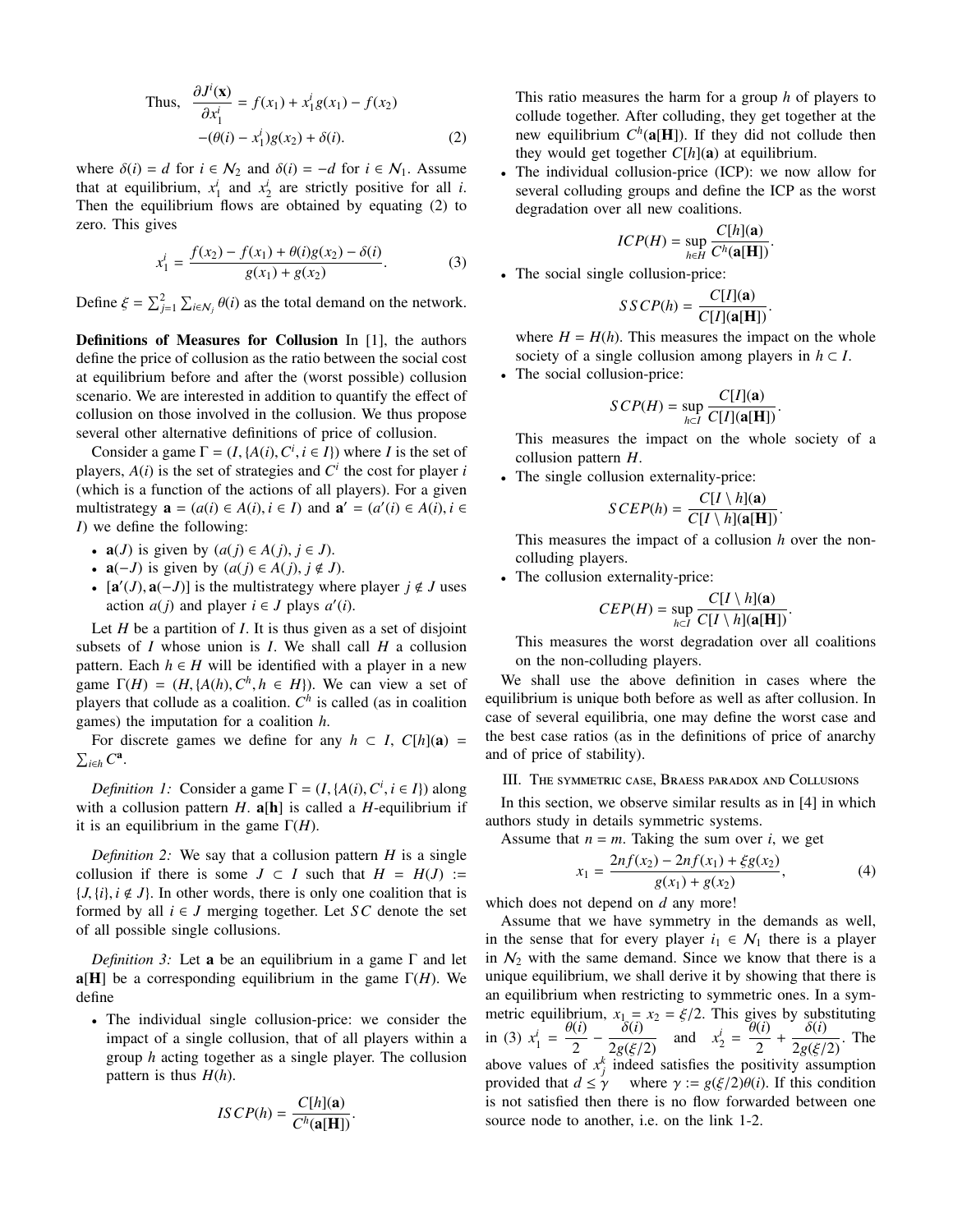#### *A. Braess-type paradox*

It follows from (1) that at equilibrium,  $J^{i}(x) = \theta(i) f(\xi/2) +$  $d\left(\frac{\theta(i)}{2}\right)$  $\left(\frac{i}{2} - \frac{d}{2g(\xi/2)}\right)$  we conclude that  $\frac{\partial J^i}{\partial d}$  $\frac{\partial J^i}{\partial d} = \frac{\theta(i)}{2}$  $rac{(i)}{2} - \frac{d}{g(\xi)}$  $\frac{a}{g(\xi/2)}$ which is nonnegative for  $d \in (\gamma/2, \gamma)$ . In this region  $J^i$ decreases as *d* increases, which is a Braess type paradox. This paradox was obtained in the context of a load balancing network in [3].

#### *B. Collusions*

Assume that a group *K* of  $k \le n$  players among  $N_1$  collude together to become a single player. Assume that at the same time, the set  $K'$  of players among  $\mathcal{N}_2$  corresponding to  $K$  (a player in  $N_2$  corresponds to one in  $N_1$  if they both have the same demand) also collude to become one single player. We then have  $2(n - k + 1)$  players instead of 2*n*. Then we observe the following:

- The performance of all players other than the colluding ones is unchanged.
- The sum of the performance of the colluding players is also unchanged over the region  $d \leq g(\xi/2) \min_i \theta(i)$ . This is the region in which we had mutual forwarding among all pairs of corresponding players in *K* and *K* ′ . The mutual forwarding remains after the collusion.
- We see however that after the collusion, we still have mutual forwarding in larger region of delays:  $d \leq$  $g(\xi/2) \sum_i \theta(i)$ . Thus there is strict deterioration in the sum of the costs when  $g(\xi/2) \min_i \theta(i) \leq d \leq g(\xi/2) \sum_i \theta(i)$ .

We thus showed that a particular type of collusion in which two sets of players merged into two coalitions, resulted in a worse performance at equilibrium. It is natural to ask whether one can observe deterioration due to collusion when only one group is formed.

#### IV. Asymmetric Load Balancing Games

The behavior of colluding players was easy to describe in the symmetric case, since we know for symmetric routing games that the costs are also symmetric. To use this tool for the study of collusions, we needed to restrict to collusions that kept the system symmetric. This excluded the situation in which only one group of players collude. To study the latter, we therefore have to go beyond symmetric games, which we do next.

We shall obtain an implicit equation to compute the total equilibrium flow over link 1. This is used in the following section to compute the equilibrium flow in the case of linar costs. Summing over *i*, in (2) we get

$$
\Delta := \sum_{i=1}^{n+m} \frac{\partial J^i(\mathbf{x})}{\partial x_1^i} = (n+m)f(x_1) + x_1g(x_1)
$$

$$
-(n+m)f(x_2) - (\xi - x_1)g(x_2) + d(m-n).
$$

Substituting the flow conservation constraint  $x_2 = \xi - x_1$ ,

$$
\Delta = (n+m)f(x_1) + x_1g(x_1) - (n+m)f(\xi - x_1)
$$

$$
-(\xi - x_1)g(\xi - x_1) + d(m-n).
$$

Define  $R(x) = (n + m - 1) \int_0^x f(s) ds + xf(x)$ , and  $D(x) =$ (*m* − *n*)*xd*. Then  $\Delta$  is the derivative of  $\overline{J}(x)$  at  $x = x_1$  where  $\overline{J}(x) := R(x) + D(x) + R(\xi - x).$ 

Assume that there exists an equilibrium in which all players send strictly positive amount of traffic to both paths available to them. Then the equilibrium flow  $x_1$  satisfies  $\Delta = 0$ . In the next section, in order to give explicit expressions of the collusion measures defined in section II, we consider the linear cost function.

#### *A. Linear cost function*

By considering the linear cost function, we are able to determine explicitly the new collusion measures. So let us define the following function  $f(x) = ax$ .

*Proposition 1:* Considering the linear cost function, the equilibrium rates are described as follows.

- If  $d > a(m+n+1)\frac{\theta(1)}{2}$  $\frac{v(1)}{2m+1}$ , then  $(x_1^i)^* = \theta(1)$ ,  $\forall i \in \mathcal{N}_1$ , otherwise  $(x_1^i)^* = \frac{\theta(\tilde{i})}{2}$  $\left(\frac{\overline{i}}{2} + \frac{\overline{d}}{2} + \frac{\overline{d}}{2} \right)$ 2*a* 2*m* + 1  $\frac{2m+1}{n+m+1}.$ • If  $d > a(m + n + 1) \frac{\theta(2)}{2}$
- $\frac{\partial(z)}{\partial x + 1}$ , then  $(x_1^i)^* = 0$ ,  $\forall i \in \mathcal{N}_2$ , otherwise  $(x_1^i)^* = \frac{\theta(i)}{2}$  $\frac{(i)}{2} - \frac{d}{2a}$ 2*a* 2*n* + 1  $\frac{2(n+1)}{n+m+1}$ .

*Proof* We get from previous results the

$$
\Delta = ax_1[2(n+m) + 2] - a(n+m)\xi - a\xi + d(m-n).
$$

Thus the solution of  $\Delta = 0$  is  $x_1^* = \frac{\xi}{2}$  $\frac{\xi}{2} - \frac{d(m-n)}{2a(m+n+1)}$  $\frac{2a(m+n+1)}{2a(m+n+1)}$  and

hence,  $x_2^* = \frac{\xi}{2}$  $\frac{\xi}{2} + \frac{d(m-n)}{2a(m+n+1)}$  $\frac{u(n-1)}{2a(m+n+1)}$ . Substituting in (3) gives:

$$
(x_1^i)^* = \frac{\theta(i)}{2} - \frac{\delta(i)}{2a} \frac{2|N_{-i}| + 1}{n + m + 1},
$$

where |N<sup>−</sup>*<sup>i</sup>* | is the number of players in the other side of the network, i.e.  $|N_{-1}| = |N_2| = m$  and  $|N_{-2}| = |N_1| = n$ . We get

$$
\forall i \in \mathcal{N}_1, (x_1^i)^* = \frac{\theta(i)}{2} + \frac{d}{2a} \frac{2m+1}{n+m+1},
$$
  
and 
$$
\forall i \in \mathcal{N}_2, \quad (x_1^i)^* = \frac{\theta(i)}{2} - \frac{d}{2a} \frac{2n+1}{n+m+1}.
$$

Given those traffic at equilibrium, we have the following constraints from the positivity assumption:

$$
\forall i \in \mathcal{N}_1, \quad (x_1^i)^* \le \theta(i), \quad \text{and} \quad \forall i \in \mathcal{N}_2, \quad (x_1^i)^* \ge 0.
$$

As we assume through the rest of the paper that the demand for each user on the same side of the network is the same. Then, for all user  $i \in \mathcal{N}_1$ , (resp.  $i \in \mathcal{N}_2$ ) the demand for the user *i* is  $\theta(i) = \theta(1)$  (resp.  $\theta(i) = \theta(2)$ ). Then the two previous constraints imply the following one:

$$
d \le a(m+n+1) \min\{\frac{\theta(1)}{2m+1}, \frac{\theta(2)}{2n+1}\} := d_{\max}.
$$

If the condition is not satisfied, i.e.  $d > d_{\text{max}}$ , then we have the two following cases.

•  $d_{\text{max}} := a(m+n+1) \frac{\theta(1)}{2m+1}$  $\frac{2m+1}{2m+1}$  then if  $d > d_{\text{max}}$  we have  $∀i ∈ N_1, (x_1^i)^* = θ(1).$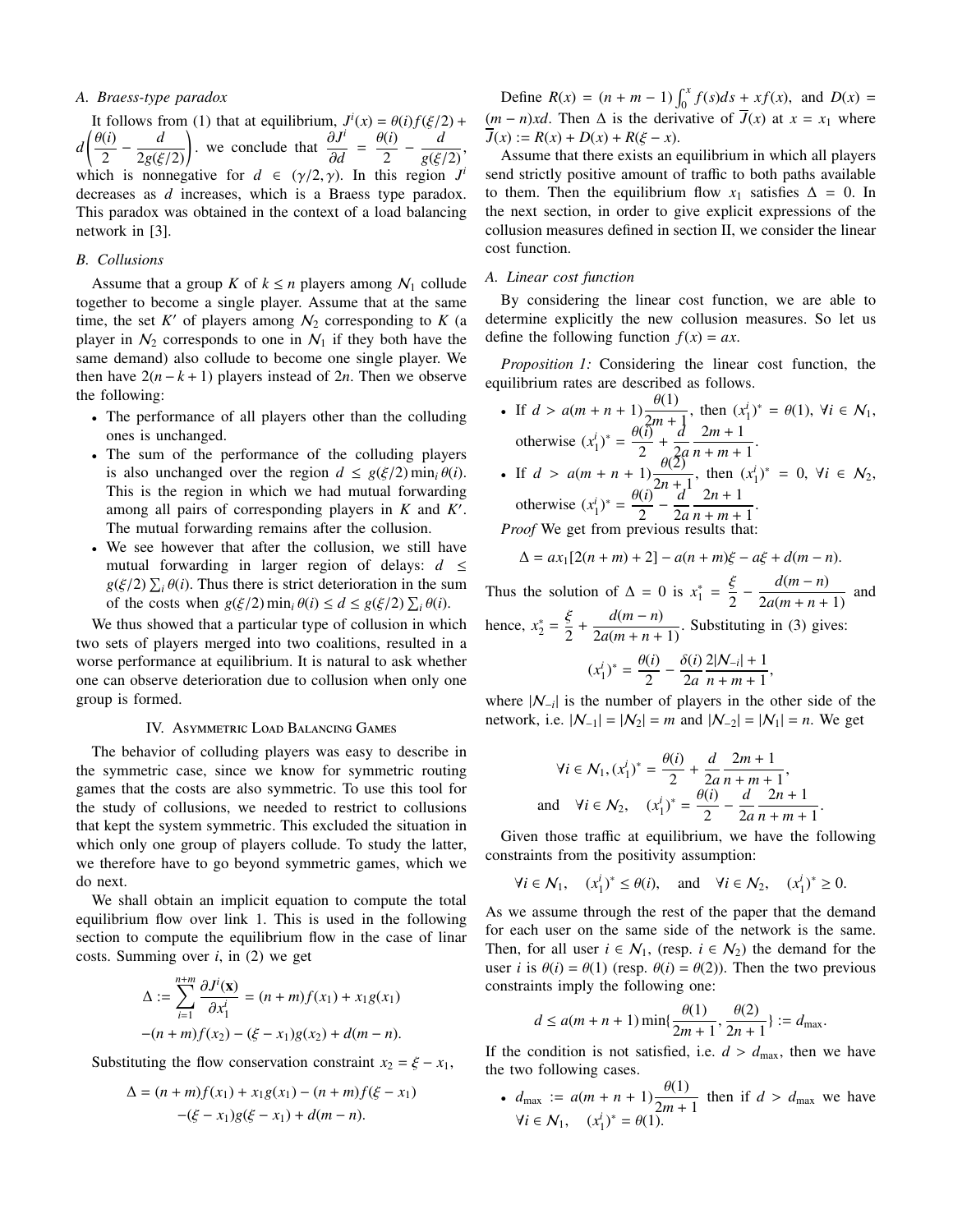•  $d_{\text{max}} := a(m+n+1) \frac{\theta(2)}{2m+n+1}$  $\frac{d^{(2)}}{2n+1}$  then if  $d > d_{\text{max}}$  we have  $\forall i \in \mathcal{N}_2,$   $(x_1^i)^* = 0.$ 

• if 
$$
d > a(m + n + 1) \max\{\frac{\theta(1)}{2m + 1}, \frac{\theta(2)}{2n + 1}\}\
$$
, then  $\forall i \in N_1$ ,  $(x_1^i)^* = \theta(1)$  and  $\forall i \in N_2$ ,  $(x_1^i)^* = 0$ .

Given the equilibrium rates, the cost of player  $i \in \mathcal{N}_1$  is:

$$
J^{i}(x_{1}^{*}, x_{2}^{*}) = -\frac{d^{2}}{2a} \left( \frac{2m+1}{n+m+1} \right)^{2} + \frac{d\theta(1)}{2} + \theta(1)\frac{a\xi}{2}.
$$

We observe that this cost is a concave function in  $d$  and has a unique maximum for  $d = \overline{d}_1 := \frac{a\theta(1)}{2}$ 2  $\left(\frac{m+n+1}{2}\right)$ 2*m* + 1  $\int_{0}^{2}$ . Then for *d* higher than  $\overline{d}$  the cost is decreasing, it is Braess type paradox. Moreover, we can see that  $d_1 < d_{\text{max}}$ .

We have the similar result for any player  $i \in \mathcal{N}_2$ . The cost function is given by

$$
J^{i}(x_{1}^{*}, x_{2}^{*}) = -\frac{d^{2}}{2a} \left( \frac{2n+1}{n+m+1} \right)^{2} + \frac{d\theta(2)}{2} + \theta(2) \frac{a\xi}{2},
$$

and this function has a unique maximum at  $d = d_2$  := *a*θ(2)  $\frac{h(2)}{2}(\frac{m+n+1}{2n+1})$  $(\frac{2n+1}{2n+1})^2$  <  $d_{\text{max}}$ . Then we observe also in this asymmetric network a Braess paradox.

#### *B. Equilibrium and costs with collusion*

We consider that  $k$  players in  $N_1$  decide to collude. Then we have  $n - k$  users in  $N_1$  that do not collude, one collusion with *k* users from  $N_1$  and *m* users in  $N_2$  which do not collude as well. The total number of individuals is still  $n + m$  but as we see the collusion as an individual, we are faced with a non-symmetric system with  $m + n - k + 1$  users. We call the collusion *h*. For all user  $i \in \mathcal{N}_1 \setminus h$ , the demand is  $\theta(1)$ , for all user  $j \in \mathcal{N}_2$ , the demand is  $\theta(2)$  and for the "collusion" player *h* the demand is  $k\theta(1)$ . We denote by *y* the amount of traffic of the "collusion" player that uses the link 1-3.

*Proposition 2:* The equilibrium rates are given by:

• If 
$$
d > a \frac{n-k+2+m}{2m+1}
$$
 then  $(x_1^i)^* = \theta(1)$  and  $y^* = k\theta(1)$ ,  
\n $\forall i \in N_1 \setminus g$ , otherwise  $(x_1^i)^* = \frac{\theta(1)}{2} + \frac{d}{2a} \frac{2m+1}{n-k+2+m}$   
\nand  $y^* = \frac{k\theta(1)}{2} + \frac{d}{2a} \frac{2m+1}{n-k+2+m}$ .  
\n• If  $d > a \frac{n-k+2+m}{2(n-k+1)+1}$  then  $(x_1^i)^* = 0$ ,  $\forall j \in N_2$ ,  
\notherwise,  $(x_1^i)^* = \frac{\theta(2)}{2} - \frac{d}{2a} \frac{2(n-k+1)+1}{n-k+2+m}$ .

*Proof* In order to compute the cost of the individuals that are colluding, we study the atomic game with *n*−*k*+1+*m* nonsymmetric players. We denote by  $y \in [0, k\theta(1)]$  the amount of traffic sent by the collusion *h* through the link 1-3. The cost function for the "collusion" player *g* is:

$$
J^h(x, y) = yf(x_1) + (k\theta(1) - y)f(x_2) + (k\theta(1) - y)d,
$$

where  $x_1 = \sum_{j=1}^2 \sum_{i \in \mathcal{N}_j} x_{1}^i + y$  is the total amount of traffic in the link 1-3, and  $x_2 = \sum_{j=1}^{2} \sum_{i \in \mathbb{N}_j} x_2^i + (k\theta(1) - y)$  is the total amount of traffic in the link 2-3. The cost functions  $J^i(x, y)$  and  $J^j(x, y)$ , respectively, for a user  $i \in \mathcal{N}_1$  and for a user  $j \in \mathcal{N}_2$  are not influenced by the collusion and are given by equations 1 (for  $i \in \mathcal{N}_1$  and for  $i \in \mathcal{N}_2$ ). Then the derivatives of these functions are:

$$
\frac{\partial J^{i}(x, y)}{\partial x_{1}^{i}} = f(x_{1}) + x_{1}^{i}g(x_{1}) - f(x_{2}) - (\theta(i) - x_{1}^{i})g(x_{2}) + \delta(i),
$$

where  $\delta(i) = d$  for  $i \in \mathcal{N}_2$  and  $\delta(i) = -d$  for  $i \in \mathcal{N}_1$ . Moreover we have the derivative for user *h*:

$$
\frac{\partial J^h(x, y)}{\partial y} = f(x_1) + yg(x_1) - f(x_2) - (k\theta(1) - y)g(x_2) - d.
$$

Then the summation of all the derivatives  $\Delta$  is:

$$
\Delta = \sum_{i \in N_1} \frac{\partial J^i(x, y)}{\partial x_1^i} + \sum_{j \in N_2} \frac{\partial J^j(x, y)}{\partial x_1^i} + \frac{\partial J^h(x, y)}{\partial y} \n= (n - k) \frac{\partial J^i(x, y)}{\partial x_1^i} + m \frac{\partial J^j(x, y)}{\partial x_1^i} + \frac{\partial J^h(x, y)}{\partial y} \n= (n - k + 1 + m) f(x_1) + x_1 g(x_1) \n- (n - k + 1 + m) f(x_2) \n- (\xi - x_1) g(x_2) + d(m - (n - k) - 1),
$$

where  $\xi = (n - k)\theta(1) + k\theta(1) + m\theta(2) = n\theta(1) + m\theta(2)$  is the total amount of traffic in the network. Taking the linear cost function  $f(x) = ax$ , we obtain the amount of traffic  $x_1^*$  on the link 1-3 at equilibrium and on link 2-3:

$$
x_1^* = \frac{\xi}{2} - \frac{d}{2a} \frac{m-n+k-1}{n-k+2+m}, \quad x_2^* = \frac{\xi}{2} + \frac{d}{2a} \frac{m-n+k-1}{n-k+2+m}.
$$

Given that the derivative of the cost function for each player is equal to zero at equilibrium, we get:

$$
\forall i \in \mathcal{N}_1 \setminus g, \quad (x_1^i)^* = \frac{\theta(1)}{2} + \frac{d}{2a} \frac{2m+1}{n-k+2+m},
$$

$$
\forall j \in \mathcal{N}_2, \quad (x_1^j)^* = \frac{\theta(2)}{2} - \frac{d}{2a} \frac{2(n-k+1)+1}{n-k+2+m},
$$

$$
and \quad y^* = \frac{k\theta(1)}{2} + \frac{d}{2a} \frac{2m+1}{n-k+2+m}.
$$

Then we have the following cost for any type of player:

$$
J^{i}(x^{*}, y^{*}) = -\frac{d^{2}}{2a} \left( \frac{2m+1}{n-k+m+2} \right)^{2} + \frac{d\theta(1)}{2} + \theta(1)\frac{a\xi}{2}, \quad \forall i \in \mathcal{N}_{1} \setminus g,
$$
  

$$
J^{i}(\cdot, * , * ) = \frac{d^{2}}{2}(2(n-k+1)+1)^{2} + \frac{d\theta(2)}{2}
$$

$$
J^{i}(x^{*}, y^{*}) = -\frac{d^{2}}{2a} \left( \frac{2(n-k+1)+1}{n-k+m+2} \right)^{2} + \frac{d\theta(2)}{2} + \theta(2)\frac{a\xi}{2}, \quad \forall i \in \mathcal{N}_{2},
$$

and  $C^h$ (**x**[**H**]) =  $J^h$ (*x***<sup>\*</sup>,** *y***<sup>\*</sup>) =**  $-\frac{d^2}{2}$ 2*a*  $\left( 2m + 1 \right)$ *n* − *k* + *m* + 2  $\int_0^2 + \frac{kd\theta(1)}{2}$ 2 + $k\theta(1)\frac{a\xi}{\delta}$  $\frac{1}{2}$ .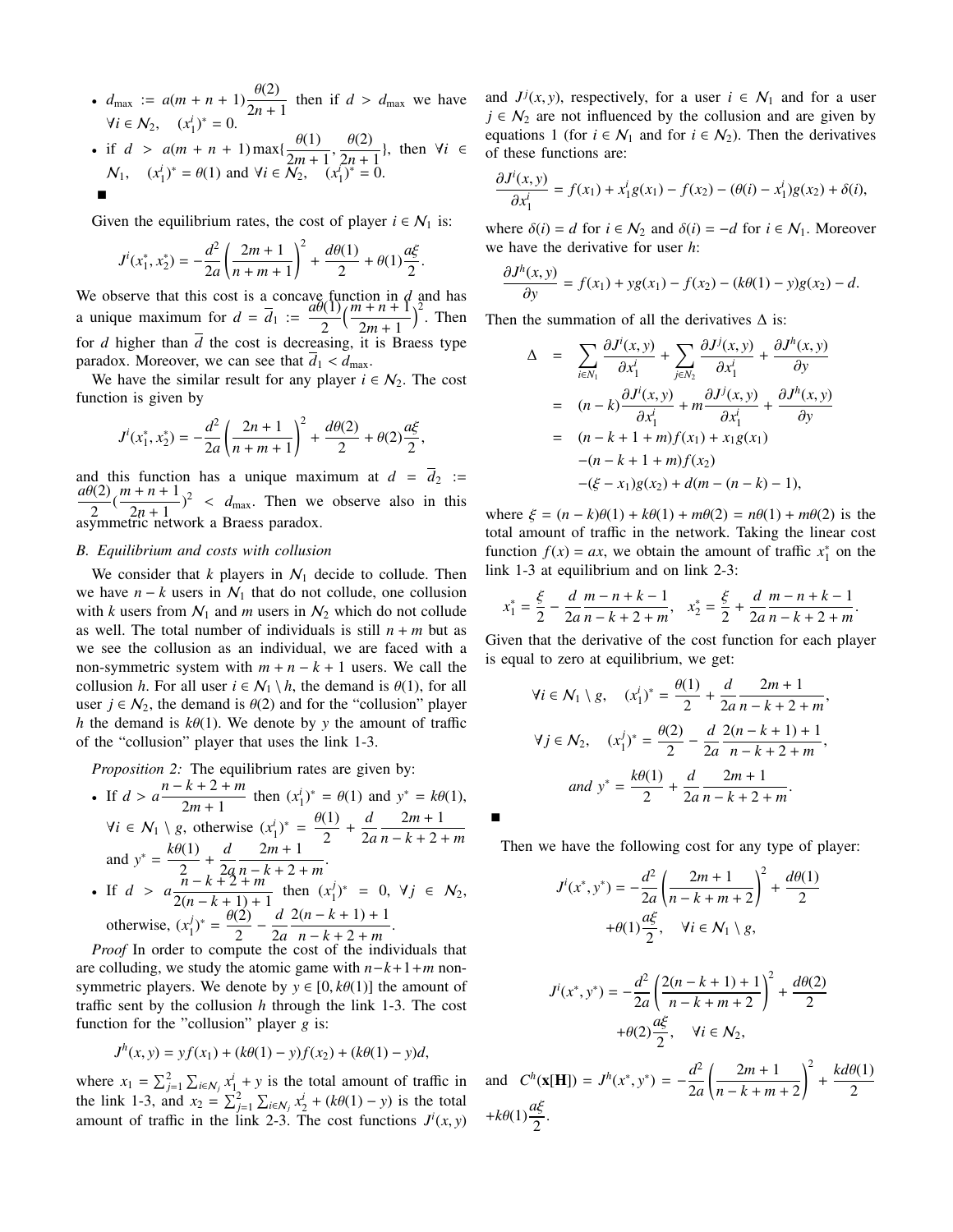#### *C. Measures of Collusion*

The individual single collusion-price (ISCP) is defined in section II as the ratio between the summation of individual costs without collusion of the players that collude and the global cost of the collusion seen as a single player. If the ISCP is lower than 1, then it means that the collusion is not of benefit to the individuals who want to collude. The ISCP for a single collusion *h* is expressed by:

$$
ISCP(h) = \frac{C[h](\mathbf{x})}{C^h(\mathbf{x}[\mathbf{H}])}.
$$

The numerator of the ISCP is the summation of the individual cost  $J^k$  at equilibrium where there is no collusion, for all user *k* that will collude in *h*, i.e.

$$
C[h](\mathbf{x}) = \sum_{k \in h} J^k(x_1^*, x_2^*)
$$
  
=  $-\frac{kd^2}{2a} \left( \frac{2m+1}{n+m+1} \right)^2 + \frac{kd\theta(1)}{2} + k\theta(1) \frac{a_2^2}{2}$ 

.

.

Then the ISCP is equal to:

$$
ISCP(h) = \frac{\frac{kd^2}{2a} \left(\frac{2m+1}{n+m+1}\right)^2 - \frac{kd\theta(1)}{2} - k\theta(1)\frac{a\xi}{2}}{\frac{d^2}{2a} \left(\frac{2m+1}{n-k+m+2}\right)^2 - \frac{kd\theta(1)}{2} - k\theta(1)\frac{a\xi}{2}}
$$

*Proposition 3:* If the size  $k$  of the collusion  $h$  is higher than  $(-1/2 + 1/2\sqrt{1 + 4(n + m + 1)})^2$ , then it is beneficial to the collusion users to collude together; otherwise it is not beneficial to them, i.e.

$$
ISCP(h) > 1 \Leftrightarrow k > (-1/2 + 1/2\sqrt{1 + 4(n + m + 1)})^{2}.
$$

*Proof ISCP(h)* > 1 is equivalent to

 $1/2\sqrt{1+4(n+m+1)})^2$ .

$$
-\frac{kd^2}{2a} \left(\frac{2m+1}{n+m+1}\right)^2 + \frac{kd\theta(1)}{2} + k\theta(1)\frac{a\xi}{2}
$$
  
> 
$$
-\frac{d^2}{2a} \left(\frac{2m+1}{n-k+m+2}\right)^2 + \frac{kd\theta(1)}{2} + k\theta(1)\frac{a\xi}{2},
$$
  
for  $\sqrt{k} < \frac{n+m+1}{n-k+m+2} := \frac{X}{X+1-k}.$ 

Define  $X := n+m+1$ , then  $ISCP(h) > 1$  is equivalent to  $X$ √ efine *X* := *n*+*m*+1, then *IS*  $CP(h) > 1$  is equivalent to *X*  $\sqrt{k}$  –  $k\sqrt{k} + \sqrt{k} - X < 0$ . Finally we define  $u := \sqrt{k}$  and then the equation *ISCP*(*h*) > 1 is equivalent to  $u^3 - u(X+1) + X > 0$ . This equation has the three solutions:  $\{1, -1/2 - \frac{1}{2}\sqrt{1 + 4X}, -\frac{1}{2} + \frac{1}{2}\}$ 1/2  $\sqrt{1 + 4X}$ . We have that  $-1/2 + 1/2 \sqrt{1 + 4X} > 1$  because  $X = n+m+1 > 2$ . We are considering the case where  $u = \sqrt{k} > 1$ 1. Then if *u* =  $\sqrt{k}$  ∈ [1, -1/2 + 1/2  $\sqrt{1 + 4X}$ [ the polynome  $u^3 - u(X+1) + X$  is negative, which is equivalent to *ISCP*(*h*) < 1. And if  $u = \sqrt{k} > -1/2 + 1/2\sqrt{1+4X}$ , then the polynome  $u^3 - u(X+1) + X$  is positive, which is equivalent to *ISCP*(*h*) > 1. Thus,  $\text{ISCP}(h) > 1$  is equivalent to  $k > (-1/2 + \sqrt{N})$ 

*Proposition 4:* The individual single-collusion price is minimized when  $k = \frac{m+n+2}{2}$ .

3 *Proof* The individual single collusion price *ISCP*(*k*) is defined by the following expression:

$$
ISCP(k) = \frac{k(A + B)}{A(\frac{X - 1}{X - k})^2 + kB},
$$
  
where  $A = \frac{-d^2}{2a} \left(\frac{2m + 1}{n + m + 1}\right)^2$ ,  $B = \frac{d\theta(1)}{2} + \theta(1)\frac{a\xi}{2}$ 

and  $X = n + m + 2$ . We consider the continuous function ISCP in order to compute its derivative. Then we have the following derivative:

$$
\frac{\partial ISCP(k)}{\partial k} = \frac{(A+B)A(X-1)^2(X-3k)}{(X-k)^3(A(\frac{X-1}{X-k})^2 + kB)^2}.
$$
  
We have that 
$$
\frac{A(X-1)^2}{(X-k)^3(A(\frac{X-1}{X-k})^2 + kB)^2} < 0 \text{ and } A+B > 0,
$$

then, the derivative of the individual single collision price is increasing if and only if  $k > \frac{X}{2}$  $\frac{1}{3}$ . Thus the ISCP is minimized when  $k = X/3$ .

Given this result, we have the worst lost of cost induced by a collusion for colluding players which is given by max*h*(1 − *ISCP*(*h*)), that is:

$$
\max_{h} (1 - ISCP(h)) = ISCP(\frac{m+n+2}{3})
$$
\n
$$
= \left\{ -\frac{\frac{m+n+2}{3}d^2}{2a} \left( \frac{2m+1}{n+m+1} \right)^2 + \frac{\frac{m+n+2}{3}d\theta(1)}{2} + \frac{m+n+2}{3} \theta(1) \frac{a\xi}{2} \right\}
$$
\n
$$
\left| \left\{ -\frac{d^2}{2a} \left( \frac{2m+1}{2(m+n+2)} \right)^2 + \frac{m+n+2}{3} d\theta(1) + \frac{m+n+2}{3} \theta(1) \frac{a\xi}{2} \right\} \right|.
$$

Note that this result is an approximation as the size of the collusion is an integer and the ratio  $(m + n + 2)/3$  is generally a real number.

*Proposition 5:* The optimal collusion size in order to maximize the individual single collusion price is given by:

$$
k^* = \begin{cases} 1 & \text{if } n < (m+1)^2, \\ n & \text{otherwise.} \end{cases}
$$

*Proof* We have proved in the previous proposition that the ISCP is first decreasing and increasing with the size *k* of the collusion. Then it is the most beneficial for a colluding player, in terms of ISCP, when all players collude together, i.e.